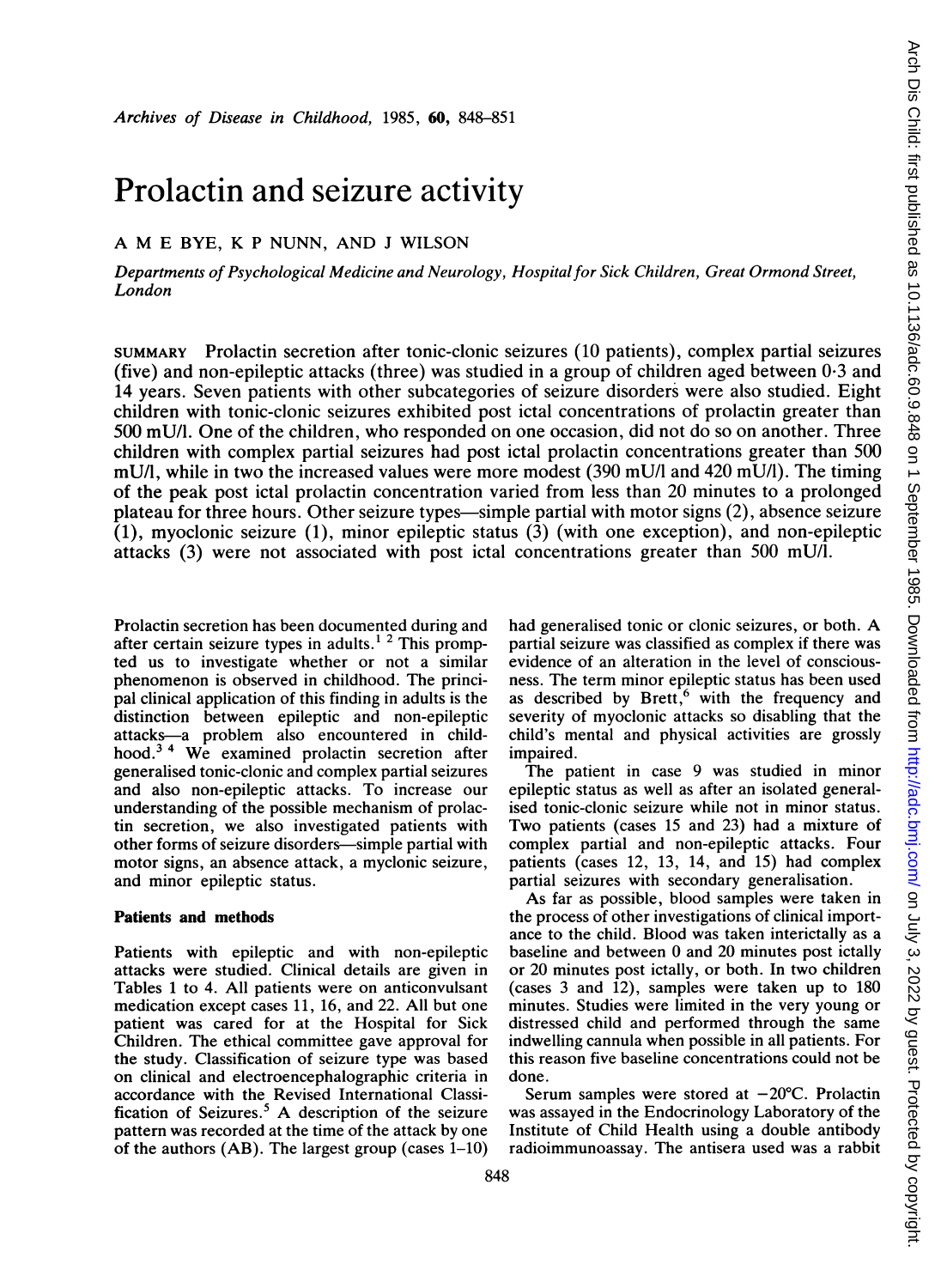antiprolactin PRL2 (St Bartholomew's Hospital). Samples were assayed against a standard International Reference Preparation of Human Prolactin 75/504 from the National Institute for Biological Standards, Holly Hill, London. The normal values for the laboratory are less than 360 mU/l (0 to <sup>1</sup> years) and less than 200 mU/l (2 to 14 years), with slightly higher values in girls than boys.

## Case report

This patient (case 15) was a 13 year old boy with a long history of seizures. Separation anxiety and family pathology were complicating features. At 18 months of age he had episodes of transient weakness of his right arm and leg with frequent falls. From 4 years he complained of a 'funny feeling' in his right arm associated with episodes of falling. At 6 years of age he developed nocturnal episodes with tonicclonic features and was started on anticonvulsant medication. Subsequently the character of the attacks altered and a series of medications was tried. He became increasingly distressed after the attacks. At the time of admission to this hospital he was frightened to leave his home and was extremely anxious whenever his parents departed. He had not attended school for some months and father slept in the same bed in order to 'get him through the night'.

During a lengthy admission to hospital, careful observations were made and two main types of attack identified. One type of attack occurred when the patient was asked to do something he did not want to do and followed protest. It frequently occurred before parental visits or planned trips to his home. A crescendo of distress with panic and palpitations would occur, then he would slip limply onto the floor and his arms would stiffen for periods of up to two minutes. He would often talk during the attack and subsequently recall what was said. Corneal reflexes were present and plantar responses downgoing. The whole attack lasted up to 20 to 30 minutes. He frequently wept after the attack but was able to continue his activities. The prolactin concentration did not rise (Table 4).

In the other variety of attack, precipitants were often, though not always, lacking. He complained of an unusual sensation in his right arm, smacked his lips, asked for a drink, turned his head to the right and upwards, and became hypertonic on his right side and then his left followed by generalised clonic movements. He was not responsive to spoken or physical stimuli during these episodes. They occurred during sleep or waking hours. He often injured himself. After the attack he was drowsy, had upgoing plantar responses, absent corneal reflexes and right sided pyramidal weakness. He became

#### Prolactin and seizure activity 849

tearful, confused, and was amnesic for the episode. His prolactin value rose appreciably after these episodes (greater than 1000 mU/l) and baseline interictal values were sometimes high (50 to 400 mU/l). The ictal and interictal electroencephalogram did not show focal signs or definite paroxysmal features and two computed tomograms were normal. The former attacks were seen as non-epileptic attacks more characteristic of an anxiety disorder with panic. The latter were seen as complex partial seizures with secondary generalisation.

#### Results

The results of prolactin studies are presented in Tables 1-4. Seven children (cases 1, 7, 10, 11, 12, 15, and 19) had raised baseline concentrations for age, and three of these suffered from complex partial seizures (cases 11, 12, and 15).

Eight children with generalised tonic-clonic seizures exhibited post ictal concentrations of prolactin greater than 500 mU/l (Table 1). One child (case 1) had a very high baseline value with a significant rise on one occasion but not on another. Three children with complex partial seizures showed post ictal prolactin concentrations greater than 500 mU/l while in two values were more modestly raised (cases  $11$  and  $14$ —Table 2).

In seven children (cases 4, 5, 8, 9, 12, 13, and 14) the rise in prolactin occurred early (that is within 20 minutes). In five of these (cases  $5, 8, 9, 13$ , and  $14$ ) prolactin was shown to be already falling to lower concentrations by 20 minutes. In two other children (cases 3, and 12) concentrations were more sustained with the increase persisting at three hours.

As numbers were small in each seizure group, sex and age variables were not analysed but responses were seen in both sexes over a wide age range (0-3 to 13 years).

Table 1 Prolactin concentrations (mU/l) in generalised tonic-clonic seizures

| Case<br>no | Age<br>(yrs) | Sex | <b>Baseline</b><br>value | $0 - 20^*$<br>mins | $20*$<br>mins | 180*<br>mins |
|------------|--------------|-----|--------------------------|--------------------|---------------|--------------|
| 1          | 0.3          | м   | 690                      |                    | 950.675       |              |
| 2          | 4            | F   | 175                      |                    | 530,1000      |              |
| 3          |              | F   | 337                      |                    | 825           | 550          |
| 4          | 2            | F   |                          | 860                | 1000+         |              |
| 5          | 6            | F   |                          | 960                | 500+          |              |
| 6          | 11           | м   |                          |                    | 175           |              |
| 7          | 5            | м   | 345                      |                    | 700           |              |
| 8          | 6            | М   | 190                      | 1290,2000          | 1730+         |              |
| 9          | 13           | M   | 95.240                   | 1420               | 820+          |              |
| 10         | 5            | м   | 705                      | 270                | 245+          |              |

\*=Post seizure.

 $t =$ Serial.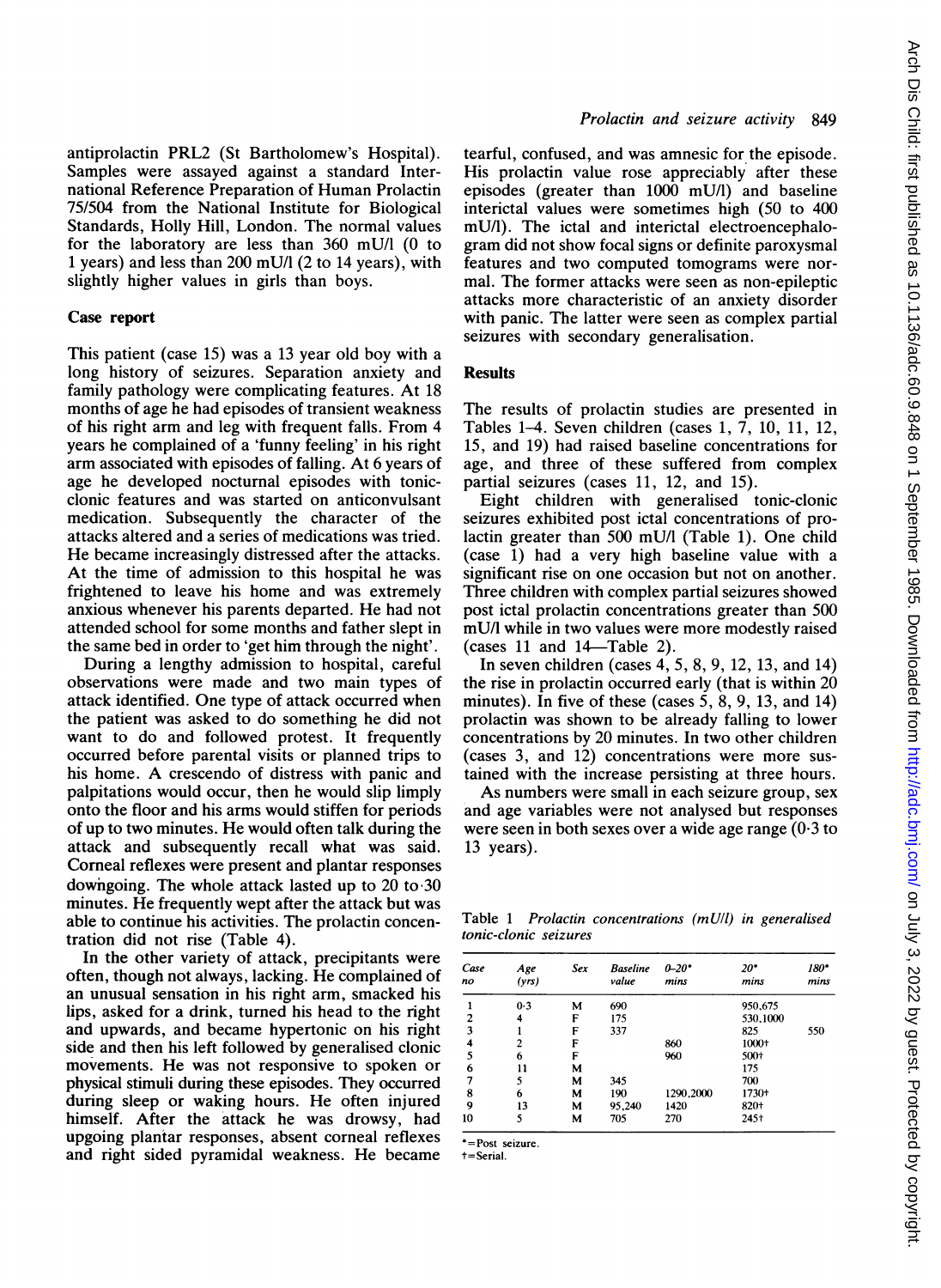Table 2 Prolactin concentrations (mU/I) in complex partial seizures

| Case<br>no | Age<br>(yrs) | Sex | <b>Baseline</b><br>value | $0 - 20^*$<br>mins | $20*$<br>mins | 180*<br>mins |
|------------|--------------|-----|--------------------------|--------------------|---------------|--------------|
| 11         | 7            | M   | 225                      |                    | 385           |              |
|            |              |     | 720                      |                    | 395           |              |
| 12         | 12           | M   | 525                      |                    | >1000         |              |
|            |              |     |                          |                    | 890           | 765+         |
|            |              |     |                          | 860                | 975+          |              |
|            |              |     |                          |                    | >1000         |              |
| 13         | 11           | М   | $50$                     | 700                | $< 50+$       |              |
| 14         | 12           | M   | 195                      | 420                | 235†          |              |
| 15         | 13           | М   | 400                      |                    | >1000         |              |
|            |              |     | 195                      |                    |               |              |
|            |              |     | 50                       |                    |               |              |

'=Post seizure.

t=Serial.

Other seizure types (Table 3) were not associated with post ictal prolactin concentrations greater than 500 mU/l and frequently were much lower. The patient in case 9 was the one exception to this. He was in minor epileptic status and had persistently raised prolactin values. Prolactin did not rise to more than 500 mU/l after the three, non-epileptic seizures (Table 4).

In total, 12 tonic-clonic seizures were studied and after two of these seizures prolactin concentrations were not greater than 500 mU/l; that is 17%. Nine complex partial seizures were studied and after three seizures prolactin was not greater than 500 mU/l; that is 33%. Only three non-epileptic attacks

Table 3 Prolactin concentrations (mU/I) in patients with other categories of seizure

| Case<br>no | Age<br>(vrs) | Sex | Type of<br>seizure                            | <b>Baseline</b><br>value          | $0 - 20^*$<br>mins       | $20*$<br>mins |
|------------|--------------|-----|-----------------------------------------------|-----------------------------------|--------------------------|---------------|
| 16         | 5            | M   | Simple partial<br>(focal motor                |                                   |                          |               |
| 17         | 0.2          | F   | with march)<br>Simple partial<br>(focal motor | 625+                              |                          | 235           |
| 18         | 11           | F   | with march)<br>Absence<br>(impairment of      | $50$                              |                          | $50$          |
| 19         | 4            | F   | consciousness<br>only)<br>Single<br>myoclonic | $50$<br>420                       |                          | 220<br>320    |
|            |              |     |                                               |                                   | Serial prolactin samples |               |
| 20         | 14           | M   | Minor<br>epileptic                            | 175, 140, 115, 125                |                          |               |
| 21         | 10           | м   | status<br>Minor<br>epileptic                  |                                   |                          |               |
| 9          | 13           | м   | status<br>Minor<br>epileptic                  | 60, 125, 200, $\lt 50$ , $\lt 50$ |                          |               |
|            |              |     | status                                        | 515, 750                          |                          |               |

\*=Post seizure.

t=Droperidol (dopamine blocker) given 61 hours previously.

Table 4 Prolactin concentrations (mU/I) in non-epileptic attacks

| Case no | Age (yrs) | Sex | Baseline value | $20$ mins <sup>*</sup> |
|---------|-----------|-----|----------------|------------------------|
| 15      | 13        | м   | 400, 195, 50   | 375                    |
| 22      | 12        | м   |                | $50$                   |
| 23      | 14        | м   | $200$          | $200$                  |

\*=Post attack.

were studied, and in all (100%) the prolactin value did not rise above 500 mU/l.

In 21 children with tonic-clonic and complex partial seizures the mean baseline concentration and the mean value at 20 minutes were 378-3 and 709-8 mU/l respectively. In the four children with other seizure disorders (excluding minor epileptic status) these mean values were  $286.3$  and  $206.3$  mU/l respectively. Clearly differences with these small numbers are only suggestive of trends and do not reflect the wide standard deviations and the alternations in baseline and response in the same patient.

## Discussion

The results in our study are similar to those in adults,  $1^{2}$  but are more tentative in view of the small numbers. They suggest some discrimination between epileptic and non-epileptic phenomena. This was well illustrated in case 15 where the results of prolactin studies gave further evidence that the patient had a mixture of complex partial and nonepileptic attacks.

It is known that prolactin is increased in situations characterised by stress, arousal, and hypoglycaemia.<sup>7</sup> Certain drugs including chlorpromazine, the butyrophenones, and methyldopa increase prolactin secretion. Exercise can lead to small rises.<sup>4</sup> There is also some evidence that patients with generalised seizures may have high baseline values.<sup>3</sup> <sup>4</sup> In addition there is a paucity of information on prolactin values in childhood. To eliminate errors of interpretation from false negative results, we suggest serial blood samples be taken through the same scalp vein or catheter between 0 and 10 minutes post ictally or after a suspected pseudoattack and again at 20 minutes. A serial rise in prolactin or <sup>a</sup> value greater than 500 mU/l provides evidence that a generalised or complex partial seizure has occurred. It is essential that a detailed record of clinical phenomena be made and that the final decision on the nature of the preceding event is based on assessment of the clinical, biochemical, and electroencephalographic findings. We have chosen <sup>500</sup> mU/l as an arbitrarily high guideline indicative of an appreciable increase in prolactin secretion. More caution,